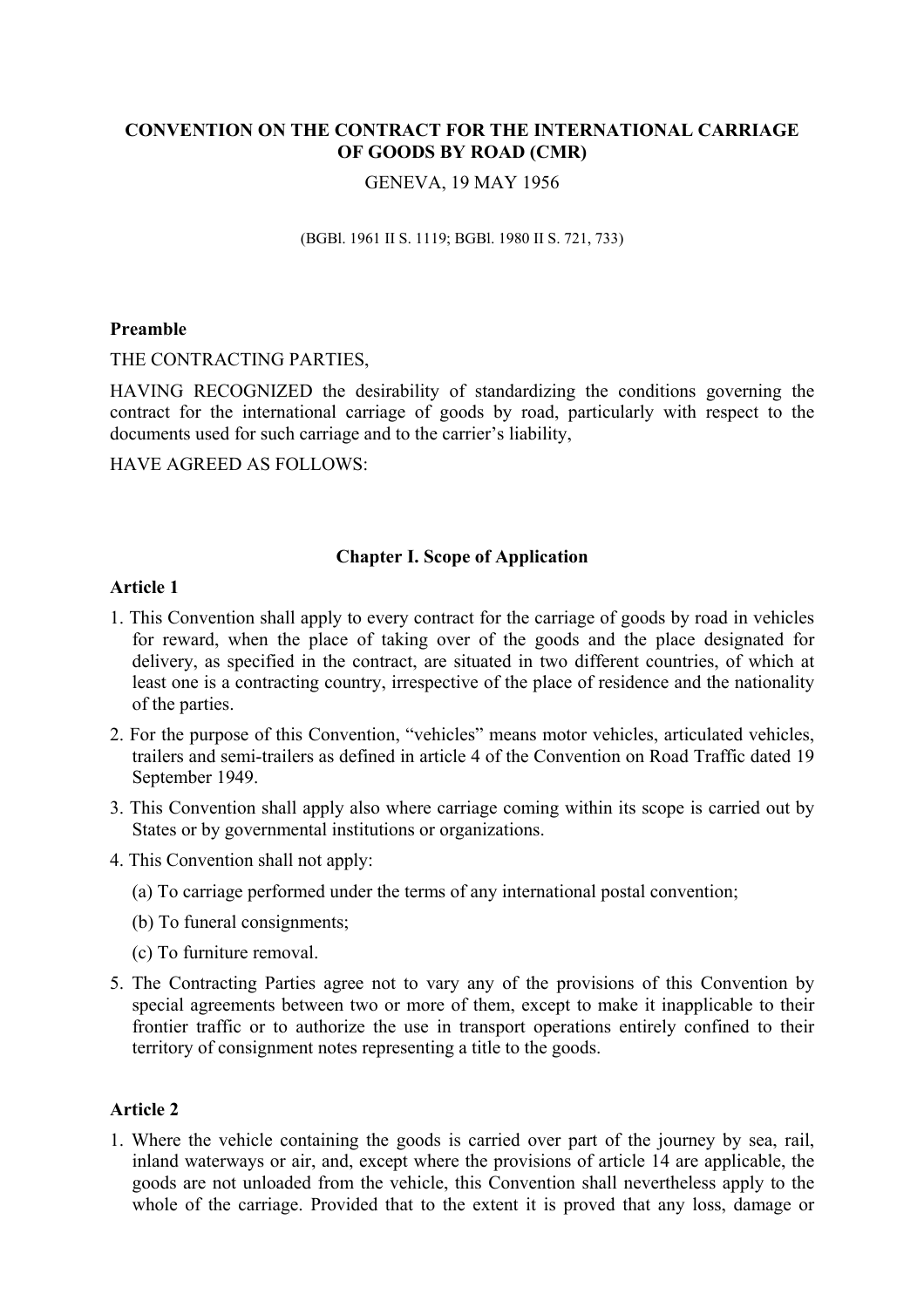delay in delivery of the goods which occurs during the carriage by the other means of transport was not caused by an act or omission of the carrier by road, but by some event which could only have occurred in the course of and by reason of the carriage by that other means of transport, the liability of the carrier by road shall be determined not by this Convention but in the manner in which the liability of the carrier by the other means of transport would have been determined if a contract for the carriage the goods alone had been made by the sender with the carrier by the other means of transport in accordance with the conditions prescribed by law for the carriage of goods by that means of transport. If, however, there are no such prescribed conditions, the liability of the carrier by road shall be determined by this convention.

2. If the carrier by road is also himself the carrier by the other means of transport, his liability shall also be determined in accordance with the provisions paragraph 1 of this article, but as if, in his capacities as carrier by road and carrier by the other means of transport, he were two separate persons.

### **Chapter II. Persons for whom the Carrier is Responsible**

#### **Article 3**

For the purposes of this Convention the carrier shall be responsible for the acts of omissions of his agents and servants and of any other persons of whose services he makes use for the performance of the carriage, when such agents, servants or other persons are acting within the scope of their employment, as if such acts or omissions were his own.

### **Chapter III. Conclusion and Performance of the Contract of Carriage**

#### **Article 4**

The contract of carriage shall be confirmed by the making out of a consignment note. The absence, irregularity or loss of the consignment note shall not affect the existence or the validity of the contract of carriage which shall remain subject the provisions of this Convention.

#### **Article 5**

1. The consignment note shall be made out in three original copies signed by the sender and by the carrier. These signatures may be printed or replaced by the stamps of the sender and the carrier if the law of the country in which the consignment note has been made out so permits. The first copy shall be handed to the sender, the second shall accompany the goods and the third shall be retained by the carrier.

2. When the goods which are to be carried have to be loaded in different vehicles, or are of different kinds or are divided into different lots, the sender or the carrier shall have the right to require a separate consignment note to be made out for each vehicle used, or for each kind or lot of goods.

#### **Article 6**

1. The consignment note shall contain the following particulars:

(a) The date of the consignment note and the place at which it is made out;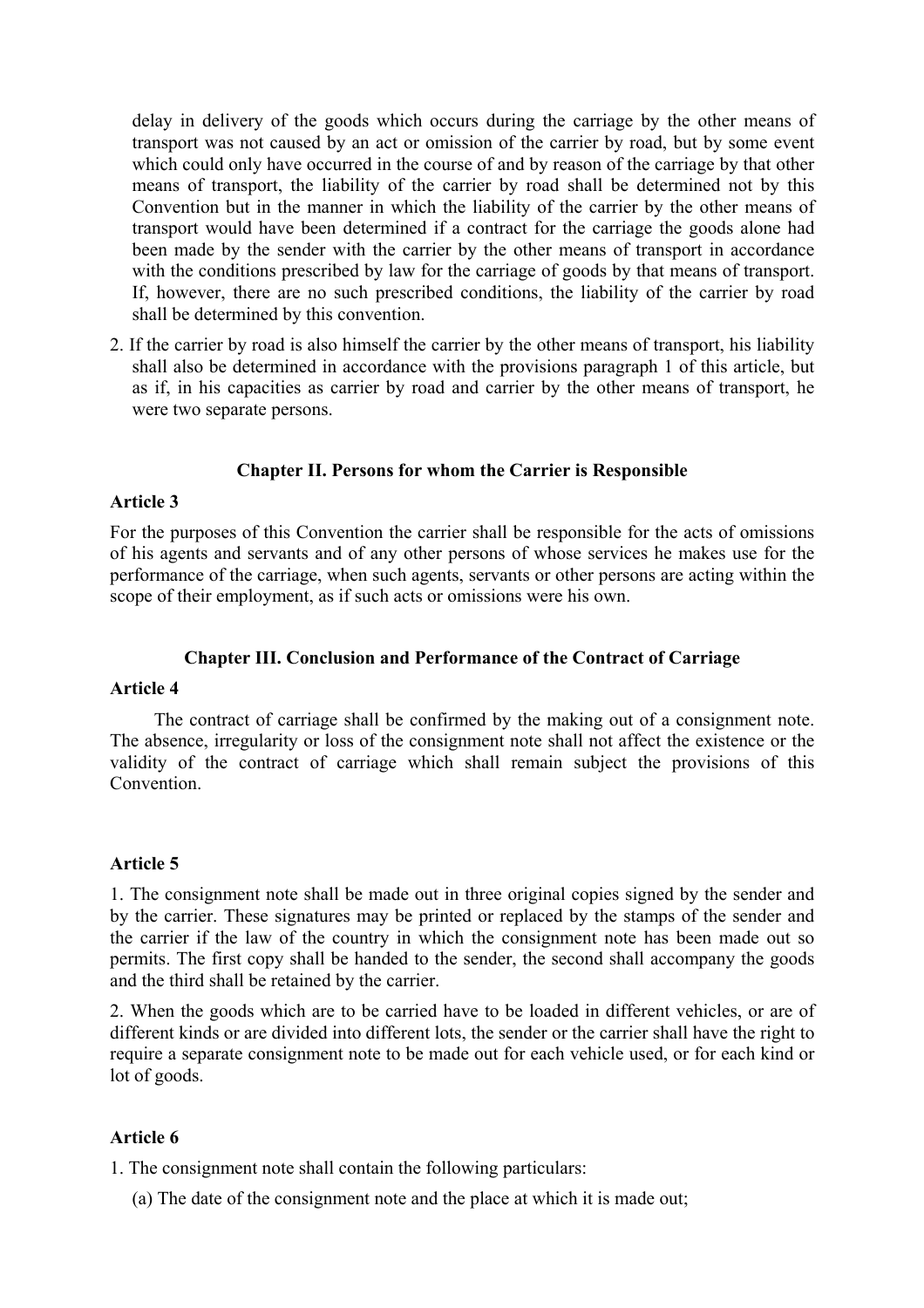- (b) The name and address of the sender;
- (c) The name and address of the carrier;
- (d) The place and the date of taking over of the goods and the place designated for delivery;
- (e) The name and address of the consignee;
- (f) The description in common use of the nature of the goods and the method of packing, and, in the case of dangerous goods, their generally recognized description;
- (g) The number of packages and their special marks and numbers;
- (h) The gross weight of the goods or their quantity otherwise expressed;
- (i) Charges relating to the carriage (carriage charges, supplementary charges, customs duties and other charges incurred from the making of the contract to the time of delivery);
- (j) The requisite instructions for Customs and other formalities;
- (k) A statement that the carriage is subject, notwithstanding any clause to the contrary, to the provisions of this Convention.
- 2. Where applicable, the consignment note shall also contain the following particulars:
	- (a) A statement that trans-shipment is not allowed;
	- (b) Then charges which the sender undertakes to pay;
	- (c) The amount of "cash on delivery" charges;
	- (d) A declaration of the value of the goods and the amount representing special interest in delivery;
	- (e) The sender's instructions to the carrier regarding insurance of the goods;
	- (f) The agreed time limit within which the carriage is to be carried out;
	- (g) A list of the documents handed to the carrier.
- 3. The parties may enter in the consignment note any other particulars which they may deem useful.

- 1. The sender shall be responsible for all expenses, loss and damage sustained by the carrier by reason of the inaccuracy or inadequacy of:
	- (a) The particulars specified in article 6, paragraph 1, (b), (d), (e), (f), (g), (h) and (j);
	- (b) The particular specified in article 6, paragraph 2;
	- (c) Any other particulars or instructions given by him to enable the consignment note to be made out or for the purpose of their being entered therein.
- 2. If, at the request of the sender, the carrier enters in the consignment note the particulars referred to in paragraph 1 of this article, he shall be deemed, unless the contrary is proved, to have done so on behalf of the sender.
- 3. If the consignment note does not contain the statement specified in article 6, paragraph 1 (k), the carrier shall be liable for all expenses, loss and damage sustained through such omission by the person entitled to dispose of the goods.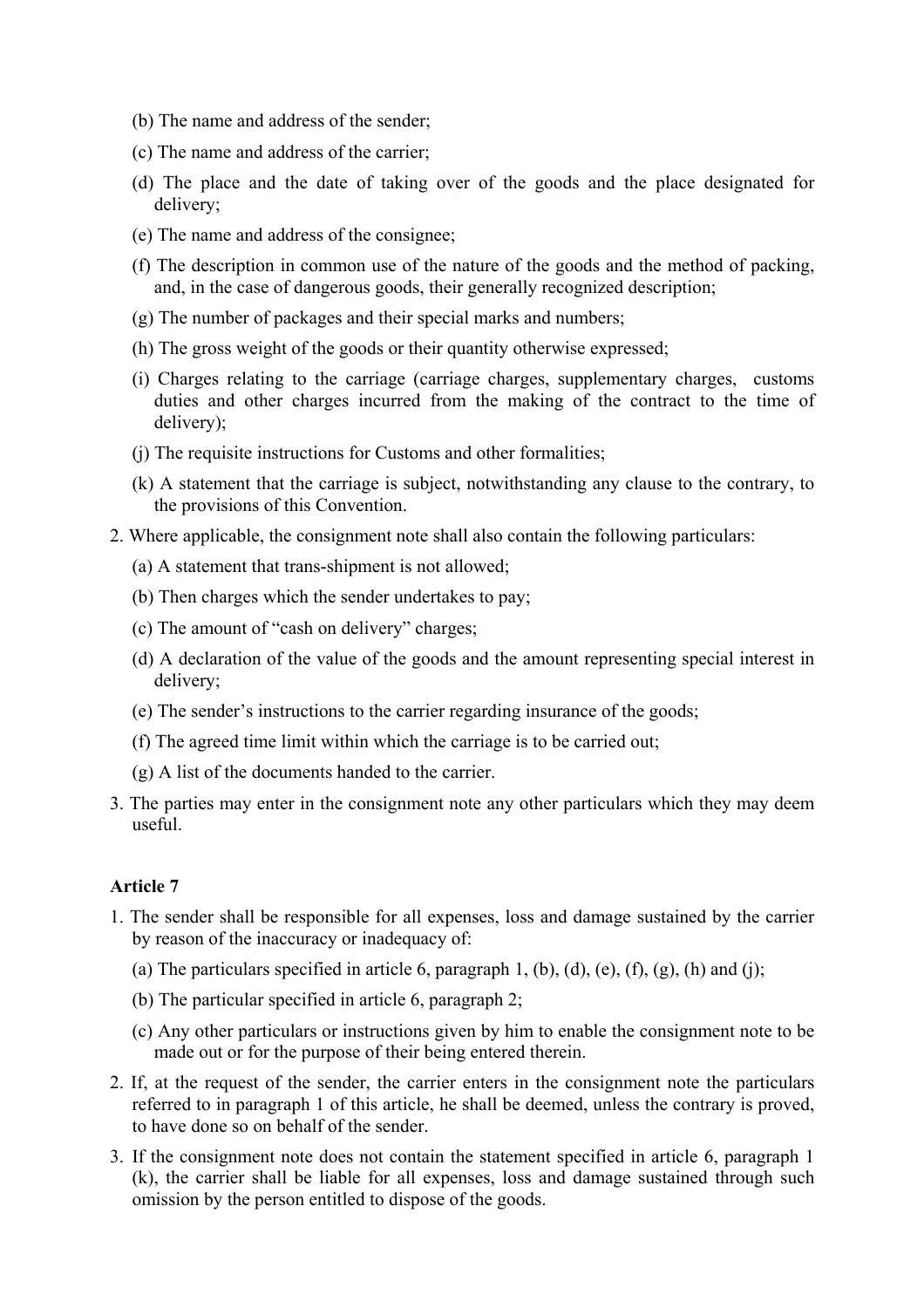- 1. On taking over the goods, the carrier shall check:
	- (a) The accuracy of the statements in the consignment note as to the number of packages and their marks and numbers, and
	- (b) The apparent condition of the goods and their packaging.
- 2. Where the carrier has no reasonable means of checking the accuracy of e statements referred to in paragraph 1 (a) of this article, he shall enter his reservations in the consignment note together with the grounds on which they are based. He shall likewise specify the grounds for any reservations which he makes with regard to the apparent condition of the goods and their packaging, such reservations shall not bind the sender unless he has expressly agreed to be bound by them in the consignment note.
- 3. The sender shall be entitled to require the carrier to check the gross weight the goods or their quantity otherwise expressed. He may also require the contents of the packages to be checked. The carrier shall be entitled to claim the cost of such checking. The result of the checks shall be entered in the consignment note.

# **Article 9**

- 1. The consignment note shall be prima facie evidence of the making of the contract of carriage, the conditions of the contract and the receipt of the goods by the carrier.
- 2. If the consignment note contains no specific reservations by the carrier, it shall be presumed, unless the contrary is proved, that the goods and their packaging appeared to be in good condition when the carrier took them over and that the number of packages, their marks and numbers corresponded with the statements in the consignment note.

# **Article 10**

The sender shall be liable to the carrier for damage to persons, equipment or other goods, and for any expenses due to defective packing of the goods, unless the defect was apparent or known to the carrier at the time when he took over the goods and he made no reservations concerning it.

- 1. For the purposes of the Customs or other formalities which have to be completed before delivery of the goods, the sender shall attach the necessary documents to the consignment note or place them at the disposal of the carrier and shall furnish him with all the information which he requires.
- 2. The carrier shall not be under any duty to enquire into either the accuracy or the adequacy of such documents and information. The sender shall be liable to the carrier for any damage caused by the absence, inadequacy or irregularity of such documents and information, except in the case of some wrongful act or neglect on the part of the carrier.
- 3. The liability of the carrier for the consequences arising from the loss or incorrect use of the documents specified in and accompanying the consignment note or deposited with the carrier shall be that of an agent, provided that the compensation payable by the carrier shall not exceed that payable in the event of loss of the goods.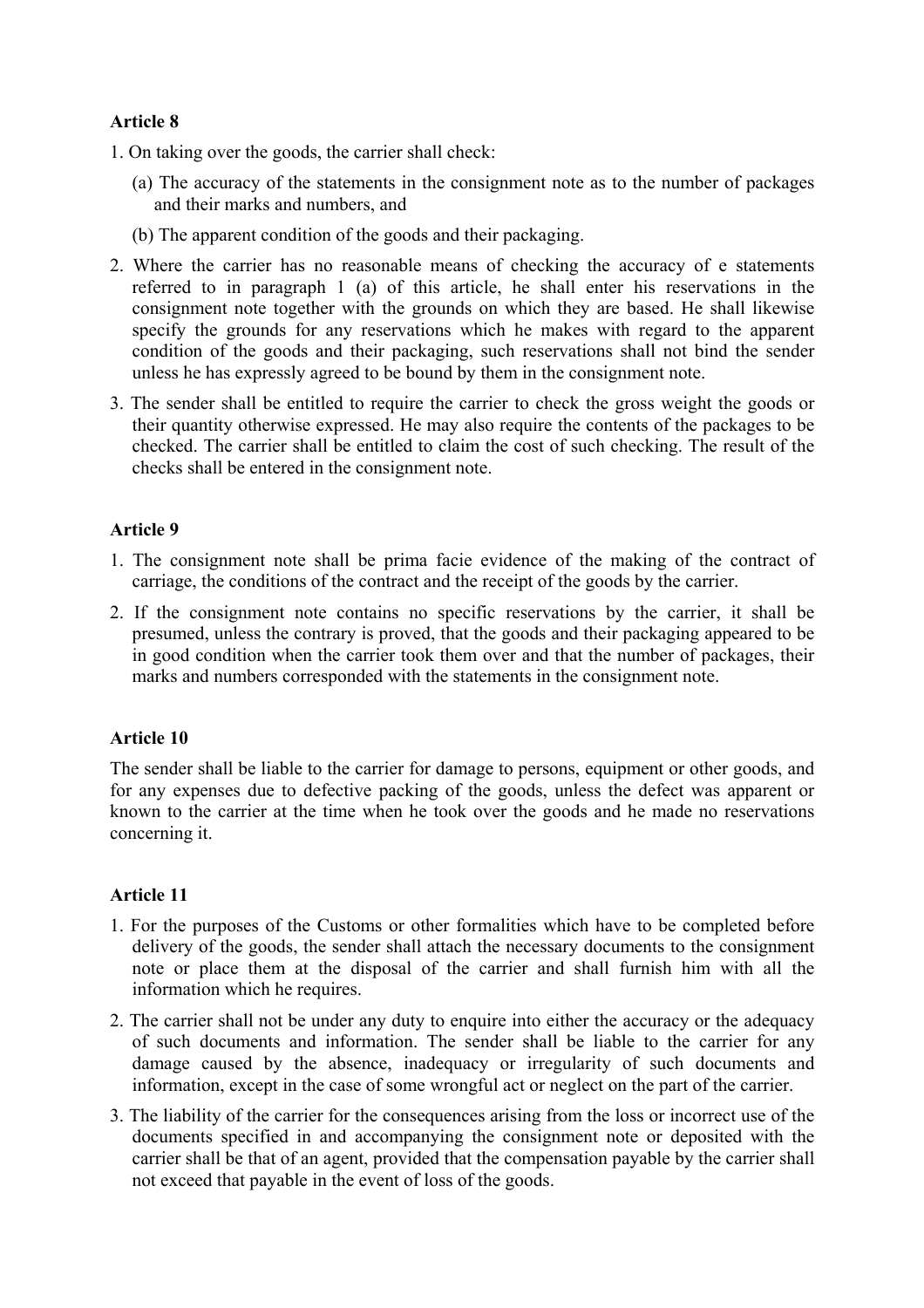- 1. The sender has the right to dispose of the goods, in particular by asking the carrier to stop the goods in transit, to change the place at which delivery is to take place or to deliver the goods to a consignee other than the consignee indicated in the consignment note.
- 2. This right shall cease to exist when the second copy of the consignment note is handed to the consignee or when the consignee exercises his right under article 13, paragraph 1; from that time onwards the carrier shall obey the orders of the consignee.
- 3. The consignee shall, however, have the right of disposal from the time when the consignment note is drawn up, if the sender makes an entry to that effect in the consignment note.
- 4. If in exercising his right of disposal the consignee has ordered the delivery of the goods to another person, that other person shall not be entitled to name other consignees.
- 5. The exercise of the right of disposal shall be subject to the following conditions:
	- (a) That the sender or, in the case referred to in paragraph 3 of this article, the consignee who wishes to exercise the right produces the first copy of the consignment note on which the new instructions to the carrier have been entered and indemnifies the carrier against all expenses, loss and damage involved in carrying out such instructions;
	- (b) That the carrying out of such instructions is possible at the time when the instructions reach the person who is to carry them out and does not either interfere with the normal working of the carriers' undertaking or prejudice the senders or consignees of other consignments;
	- (c)That the instructions do not result in a division of the consignment.
- 6. When, by reason of the provisions of paragraph 5 (b) of this article, the carrier cannot carry out the instructions which he receives, he shall immediately notify the person who gave him such instructions.
- 7. A carrier who has not carried out the instructions given under the conditions provided for in this article or who has carried them out without requiring the first copy of the consignment note to be produced, shall be liable to the person entitled to make a claim for any loss or damage caused thereby.

- 1. After arrival of the goods at the place designated for delivery, the consignee shall be entitled to require the carrier to deliver to him, against a receipt, the second copy of the consignment note and the goods. If the loss of the goods established or if the goods have not arrived after the expiry of the period provided for in article 19, the consignee shall be entitled to enforce in his own name against the carrier any rights arising from the contract of carriage.
- 2. The consignee who avails himself of the rights granted to him under paragraph 1 of this article shall pay the charges shown to be due on the consignment note, but in the event of dispute on this matter the carrier shall not be required to deliver the goods unless security has been furnished by the consignee.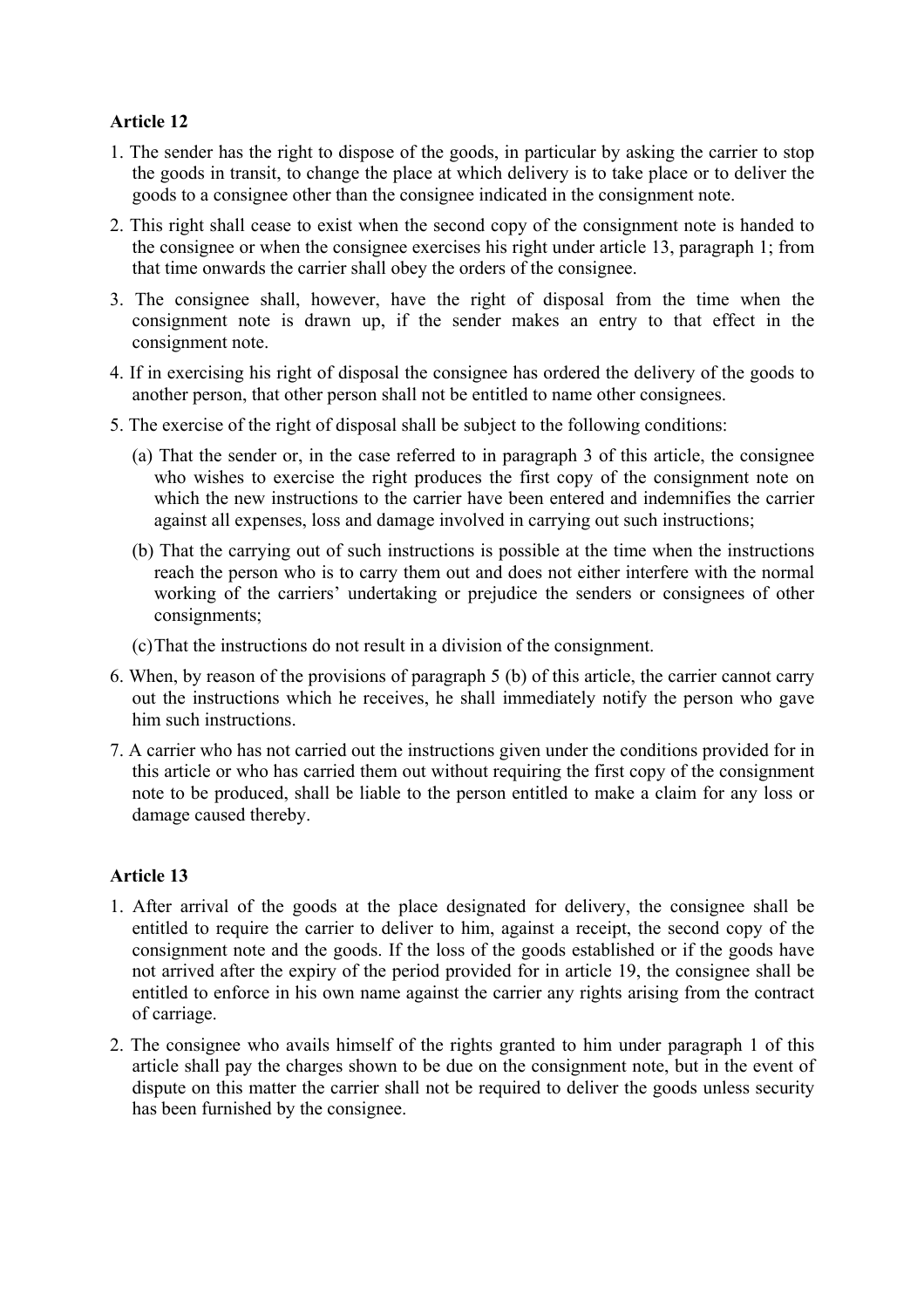- 1. If for any reason it is or becomes impossible to carry out the contract in accordance with the terms laid down in the consignment note before the goods reach the place designated for delivery, the carrier shall ask for instructions from the person entitled to dispose of the goods in accordance with the provisions of article 12.
- 2. Nevertheless, if circumstances are such as to allow the carriage to be carried out under conditions differing from those laid down in the consignment note and if the carrier has been unable to obtain instructions in reasonable time the person entitled to dispose of the goods in accordance with the provisions of article 12, he shall take such steps as seem to him to be in the best interests the person entitled to dispose of the goods

# **Article 15**

- 1. Where circumstances prevent delivery of the goods after their arrival at the place designated for delivery, the carrier shall ask the sender for his instructions. If the consignee refuses the goods the sender shall be entitled to dispose of them without being obliged to produce the first copy of the consignment note.
- 2. Even if he has refused the goods, the consignee may nevertheless require delivery so long as the carrier has not received instructions to the contrary from the sender.
- 3. When circumstances preventing delivery of the goods arise after the consignee, in exercise of his rights under article 12, paragraph 3, has given an order for the goods to be delivered to another person, paragraphs 1 and 2 of this article shall apply as if the consignee were the sender and that other person were the consignee.

- 1. The carrier shall be entitled to recover the cost of his request for instructions and any expenses entailed in carrying out such instructions, unless such expenses were caused by the wrongful act or neglect of the carrier.
- 2. In the cases referred to in article 14, paragraph 1, and in article 15, the carrier may immediately unload the goods for account of the person entitled to dispose of them and thereupon the carriage shall be deemed to be at an end. The carrier shall then hold the goods on behalf of the person so entitled. He may, however, entrust them to a third party, and in that case he shall not be under any liability except for the exercise of reasonable care in the choice of such third party. The charges due under the consignment note and all other expenses shall remain chargeable against the goods.
- 3. The carrier may sell the goods, without awaiting instructions from the person entitled to dispose of them, if the goods are perishable or their condition warrants such a course, or when the storage expenses would be out of proportion to the value of the goods. He may also proceed to the sale of the goods in other cases if after the expiry of a reasonable period he has not received from the person entitled to dispose of the goods instructions to the contrary which he may reasonably be required to carry out.
- 4. If the goods have been sold pursuant to this article, the proceeds of sale, after deduction of the expenses chargeable against the goods, shall be placed at the disposal of the person entitled to dispose of the goods. If these charges exceed the proceeds of sale, the carrier shall be entitled to the difference.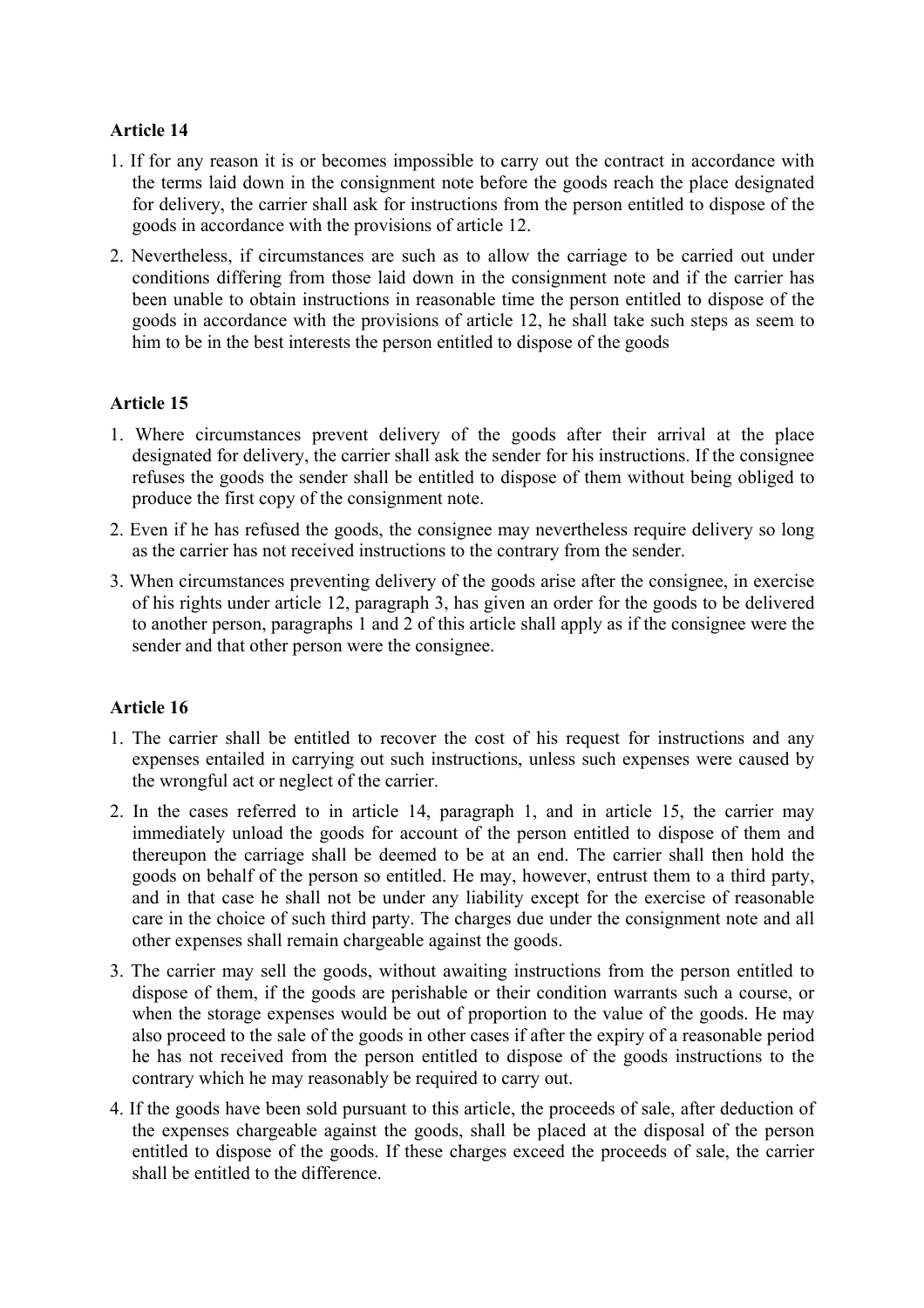5. The procedure in the case of sale shall be determined by the law or custom of the place where the goods are situated.

# **Chapter IV. Liability of the Carrier**

# **Article 17**

- 1. The carrier shall be liable for the total or partial loss of the goods and for damage thereto occurring between the time when he takes over the goods and the time of delivery, as well as for any delay in delivery.
- 2. The carrier shall, however, be relieved of liability if the loss, damage or delay was caused by the wrongful act or neglect of the claimant, by the instructions of the claimant given otherwise than as the result of a wrongful act or neglect on the part of the carrier, by inherent vice of the goods or through circumstances which the carrier could not avoid and the consequences of which he was unable to prevent.
- 3. The carrier shall not be relieved of liability by reason of the defective condition of the vehicle used by him in order to perform the carriage, or by reason of the wrongful act or neglect of the person from whom he may have hired the vehicle or of the agents or servants of the latter.
- 4. Subject to article 18, paragraphs 2 to 5, the carrier shall be relieved of liability when the loss or damage arises from the special risks inherent in one more of the following circumstances:
	- (a) Use of open unsheeted vehicles, when their use has been expressly agreed and specified in the consignment note;
	- (b) The lack of, or defective condition of packing in the case of goods which, by their nature, are liable to wastage or to be damaged when not packed or when not properly packed;
	- (c) Handling, loading, stowage or unloading of the goods by the sender, the consignee or person acting on behalf of the sender or the consignee;
	- (d) The nature of certain kinds of goods which particularly exposes them to total or partial loss or to damage, especially through breakage, rust, decay, desiccation, leakage, normal wastage, or the action of moth or vermin;
	- (f) Insufficiency or inadequacy of marks or numbers on the packages;
	- (g) The carriage of livestock.
- 5. Where under this article the carrier is not under any liability in respect some of the factors causing the loss, damage or delay, he shall only be liable the extent that those factors for which he is liable under this article have contributed to the loss, damage or delay.

- 1. The burden of proving that loss, damage or delay was due to one of the specified in article 17, paragraph 2, shall rest upon the carrier.
- 2. When the carrier establishes that in the circumstances of the case, the loss damage could be attributed to one or more of the special risks referred to in article 17, paragraph 4, it shall be presumed that it was so caused. The claimant shall, however, be entitled to prove that the loss or damage was not, in fact, attributable either wholly or partly to one of these risks.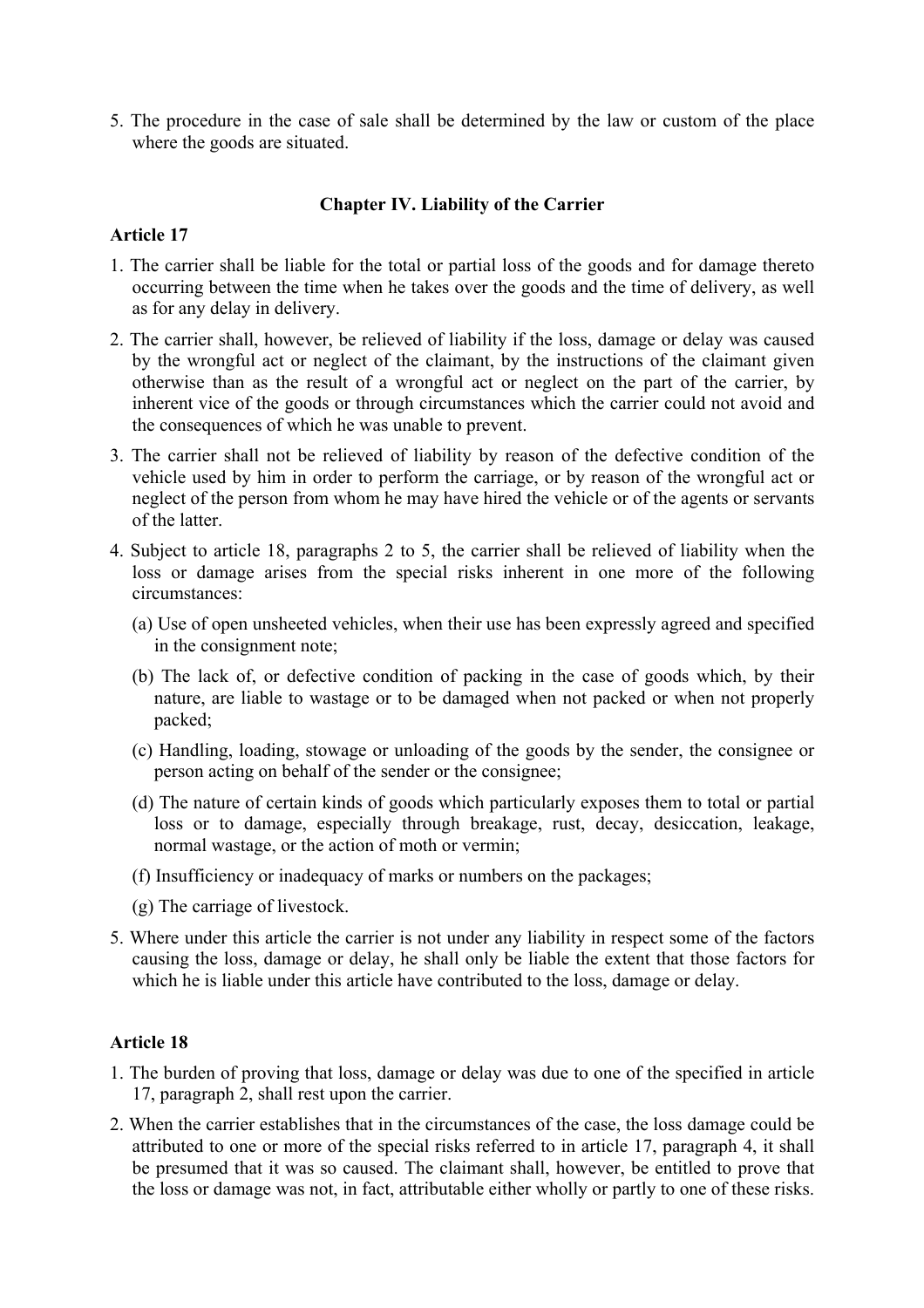- 3. This presumption shall not apply in the circumstances set out in article 17, paragraph 4 (a), if there has been an abnormal shortage, or a loss of any package.
- 4. If the carriage is performed in vehicles specially equipped to protect the goods from the effects of heat, cold, variations in temperature or the humidity of the air, the carrier shall not be entitled to claim the benefit of article 17, paragraph 4 (d), unless he proves that all steps incumbent on him in the circumstances with respect to the choice, maintenance and use of such equipment were taken and that he complied with any special instructions issued to him.
- 5. The carrier shall not be entitled to claim the benefit of article 17, paragraph 4 (f), unless he proves that all steps normally incumbent on him in the circumstances were taken and that he complied with any special instructions issued to him.

Delay in delivery shall be said to occur when the goods have not been delivered within the agreed time-limit or when, failing an agreed time-limit, the actual duration of the carriage having regard to the circumstances of the case, and in particular, in the case of partial loads, the time required for making up a complete load in the normal way, exceeds the time it would be reasonable to allow a diligent carrier.

# **Article 20**

- 1. The fact that goods have not been delivered within thirty days following the expiry of the agreed time-limit, or, if there is no agreed time-limit, within sixty days from the time when the carrier took over the goods, shall be conclusive evidence of the loss of the goods, and the person entitled to make a claim may thereupon treat them as lost.
- 2. The person so entitled may, on receipt of compensation for the missing goods, request in writing that he shall be notified immediately should the goods be recovered in the course of the year following the payment of compensation. He shall be given a written acknowledgement of such request.
- 3. Within the thirty days following receipt of such notification, the person entitled as aforesaid may require the goods to be delivered to him against payment of the charges shown to be due on the consignment note and also against refund of the compensation he received less any charges included therein but without prejudice to any claims to compensation for delay in delivery under article 23 and where applicable, article 26.
- 4. In the absence of the request mentioned in paragraph 2 or of any instructions given within the period of thirty days specified in paragraph 3, or if the goods are not recovered until more than one year after the payment of compensation, the carrier shall be entitled to deal with them in accordance with the law place where the goods are situated.

# **Article 21**

Should the goods have been delivered to the consignee without collection of the "cash on delivery" charge which should have been collected by the carrier under terms of the contract of carriage, the carrier shall be liable to the sender for compensation not exceeding the amount of such charge without prejudice to his right of action against the consignee.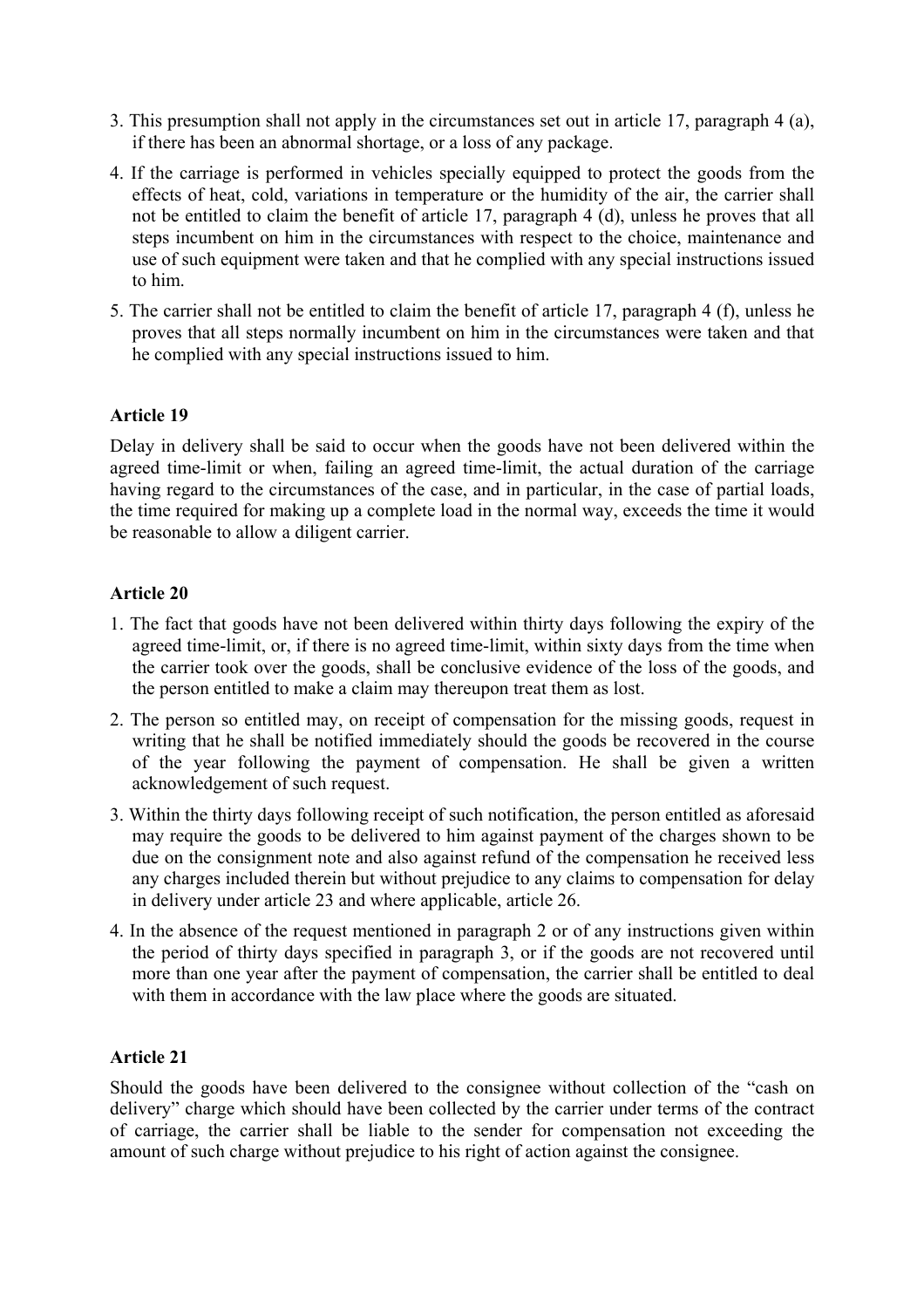- 1. When the sender hands goods of a dangerous nature to the carrier, he shall inform the carrier of the exact nature of the danger and indicate if necessary, precautions to be taken. If this information has not been entered in the consignment note, the burden of proving, by some other means, that the carrier knew the exact nature of the danger constituted by the carriage of the said goods shall rest upon the sender or the consignee.
- 2. Goods of a dangerous nature which, in the circumstance referred to in paragraph 1 of this article, the carrier did not know were dangerous, may, at any time or place, be unloaded, destroyed or rendered harmless by the carrier without compensation; further, the sender shall be liable for all expenses, loss or damage arising out of their handing over for carriage or of their carriage.

- 1. When, under the provisions of this Convention, a carrier is liable for compensation in respect of total or partial loss of goods, such compensation shall be calculated by reference to the value of the goods at the place and time at which they were accepted for carriage.
- 2. The value of the goods shall be fixed according to the commodity exchange price or, if there is no such price, according to the current market price or, if there is no commodity exchange price or current market price, by reference to normal value of goods of the same kind and quality.
- 3. Compensation shall not, however, exceed 8.33 units of account per kilogram of gross weight short.
- 4. In addition, the carriage charges, Customs duties and other charges incurred in respect of the carriage of the goods shall be refunded in full in case of total loss and in proportion to the loss sustained in case of partial loss, but no further damage shall be payable.
- 5. In the case of delay if the claimant proves that damage has resulted therefrom the carrier shall pay compensation for such damage not exceeding the carriage charges.
- 6. Higher compensation may only be claimed where the value of the goods or a special interest in delivery has been declared in accordance with articles 24 and 26.
- 7. The unit of account mentioned in this Convention is the Special Drawing Right as defined by the International Monetary Fund. The amount mentioned in paragraph 3 of this article 3 shall be converted into the national currency of the State of the Court seized of the case on the basis of the value of that currency on the date of the judgement or the date agreed upon by the Parties. The value of the national currency, in terms of the Special Drawing Right, of a State which is a member of the International Monetary Fund, shall be calculated in accordance with the method of valuation applied by the International Monetary Fund in effect at the date in question for its operations and transactions. The value of the national currency, in terms of the Special Drawing Right, of a State which is not a member of the International Monetary Fund, shall be calculated in a manner determined by that State.
- 8. Nevertheless, a State which is not a member of the International Monetary Fund and whose law does not permit the application of the provisions of paragraph 7 of this article may, at the time of ratification of or accession to the Protocol to the CMR or at any time thereafter, declare that the limit of liability provided for in paragraph 3 of this article to be applied in its territory shall be 25 monetary units. The monetary unit referred to in this paragraph corresponds to 10/31 gramme of gold of millesimal fineness nine hundred. The conversion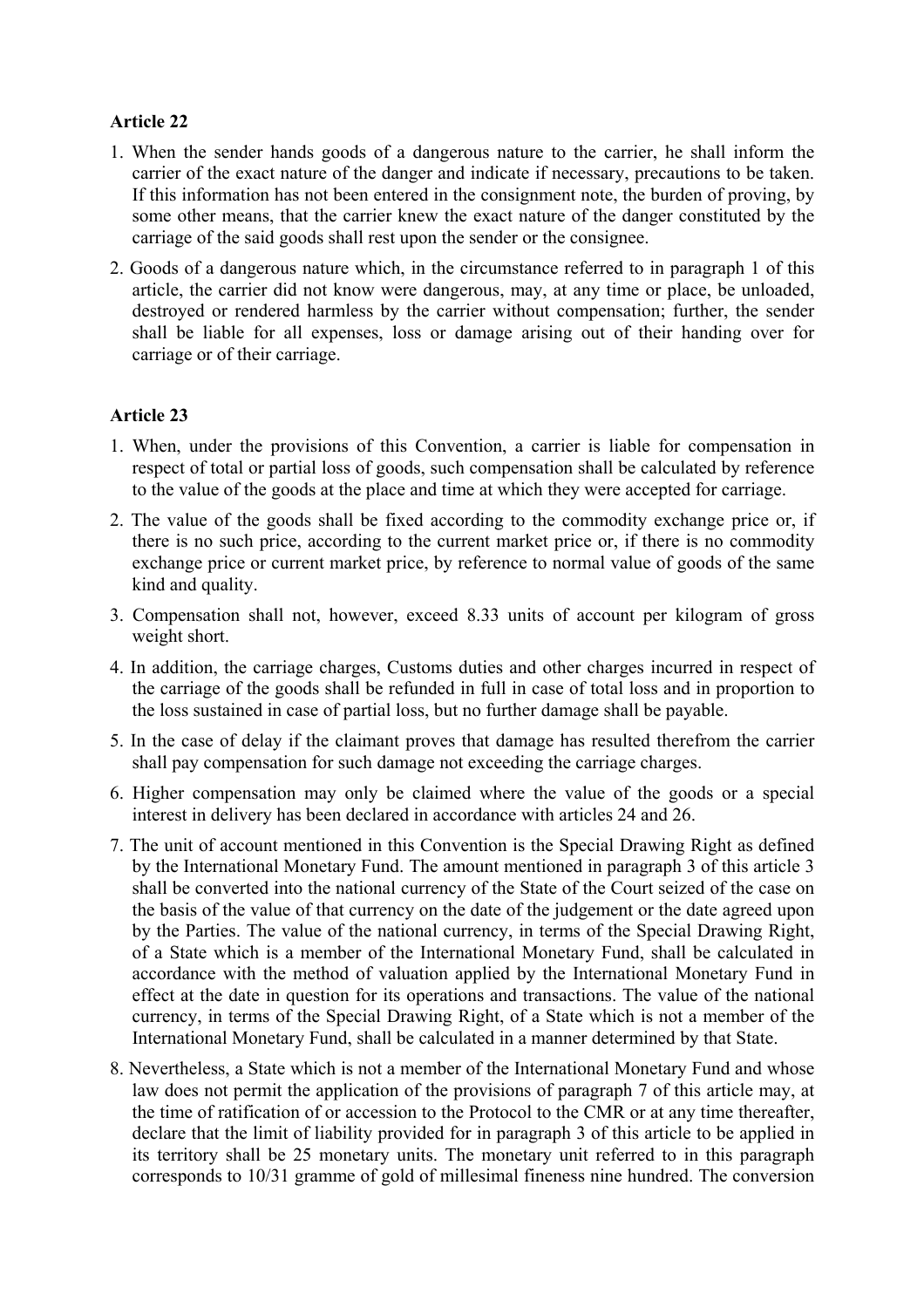of the amount specified in this paragraph into the national currency shall be made according to the law of the State concerned.

9. The calculation mentioned in the last sentence of paragraph 7 of this article and the conversion mentioned in paragraph 8 of this article shall be made in such a manner as to express in the national currency of the State as far as possible the same real value for the amount in paragraph 3 of this article as is expressed there in units of account. States shall communicate to the Secretary-General of the United Nations the manner of calculation pursuant to paragraph 7 of this article or the result of the conversion in paragraph 8 of this article as the case may be, when depositing an instrument referred to in article 3 of the Protocol to the CMR and whenever there is a change in either.

# **Article 24**

The sender may, against payment of a surcharge to be agreed upon, declare in the consignment note a value for the goods exceeding the limit laid down in article 23, paragraph 3, and in that case the amount of the declared value shall be substituted for that limit.

# **Article 25**

- 1. In case of damage, the carrier shall be liable for the amount by which the goods have diminished in value, calculated by reference to the value of the goods fixed in accordance with article 23, paragraphs 1, 2 and 4.
- 2. The compensation may not, however, exceed:
	- (a) If the whole consignment has been damaged, the amount payable in the case of total loss;
	- (b) If part only of the consignment has been damaged, the amount payable in the case of loss of the part affected.

# **Article 26**

1. The sender may, against payment of a surcharge to be agreed upon, fix the amount of a special interest in delivery in the case of loss or damage or of the agreed time-limit being exceeded, by entering such amount in the consignment note.

2. If a declaration of a special interest in delivery has been made, compensation for the additional loss or damage proved may be claimed, up to the total amount of the interest declared, independently of the compensation provided for in articles 23, 24 and 25.

- 1. The claimant shall be entitled to claim interest on compensation payable. Such interest, calculated at five per centum per annum, shall accrue from the date on which the claim was sent in writing to the carrier or, if no such claim has been made, from the date on which legal proceedings were instituted.
- 2. When the amounts on which the calculation of the compensation is based are not expressed in the currency of the country in which payment is claimed, conversion shall be at the rate of exchange applicable on the day and at the place of payment of compensation.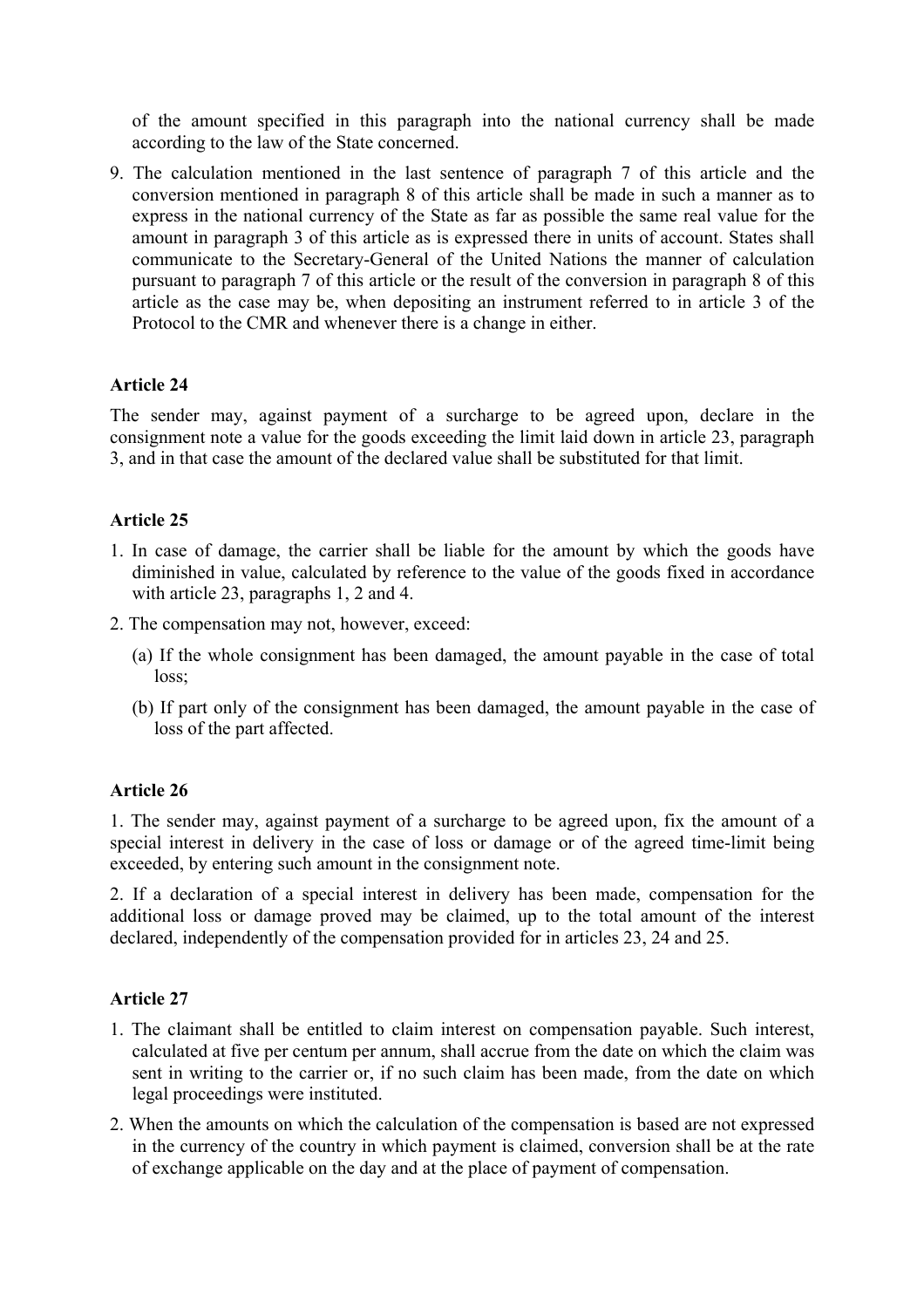- 1. In cases where, under the law applicable, loss, damage or delay arising out of carriage under this Convention gives rise to an extra-contractual claim, the carrier may avail himself of the provisions of this Convention which exclude his liability of which fix or limit the compensation due.
- 2. In cases where the extra-contractual liability for loss, damage or delay of one of the persons for whom the carrier is responsible under the terms of article 3 is in issue, such person may also avail himself of the provisions of this Convention which exclude the liability of the carrier or which fix or limit the compensation due.

# **Article 29**

- 1. The carrier shall not be entitled to avail himself of the provisions of this chapter which exclude or limit his liability or which shift the burden of proof if the damage was caused by his wilful misconduct or by such default on his part as, in accordance with the law of the court or tribunal seized of the case, is considered as equivalent to wilful misconduct.
- 2. The same provision shall apply if the wilful misconduct or default is committed by the agents or servants of the carrier or by any other persons of whose services he makes use for the performance of the carriage, when such agents, servants or other persons are acting within the scope of their employment. Furthermore, in such a case such agents, servants or other persons shall not be entitled to avail themselves, with regard to their personal liability, of the provisions of this chapter referred to in paragraph 1.

# **Chapter V. Claims and Actions**

- 1. If the consignee takes delivery of the goods without duly checking their condition with the carrier or without sending him reservations giving a general indication of the loss or damage, not later than the time of delivery in the case of apparent loss or damage and within seven days of delivery, Sundays and public holidays excepted, in the case of loss or damage which is not apparent, the fact of this taking delivery shall be prima facie, evidence that he has received the goods in the condition described in the consignment note. In the case of loss or damage which is not apparent the reservations referred to shall be made in writing.
- 2. When the condition of the goods has been duly checked by the consignee and the carrier, evidence contradicting the result of this checking shall only be admissible in the case of loss or damage which is not apparent and provided that the consignee has duly sent reservations in writing to the carrier within seven days, Sundays and public holidays excepted, from the date of checking.
- 3. No compensation shall be payable for delay in delivery unless a reservation has been sent in writing to the carrier, within twenty-one days from the time that the goods were placed at the disposal of the consignee.
- 4. In calculating the time-limits provided for in this article the date of delivery, or the date of checking, or the date when the goods were placed at the disposal of the consignee, as the case may be, shall not be included.
- 5. The carrier and the consignee shall give each other every reasonable facility for making the requisite investigations and checks.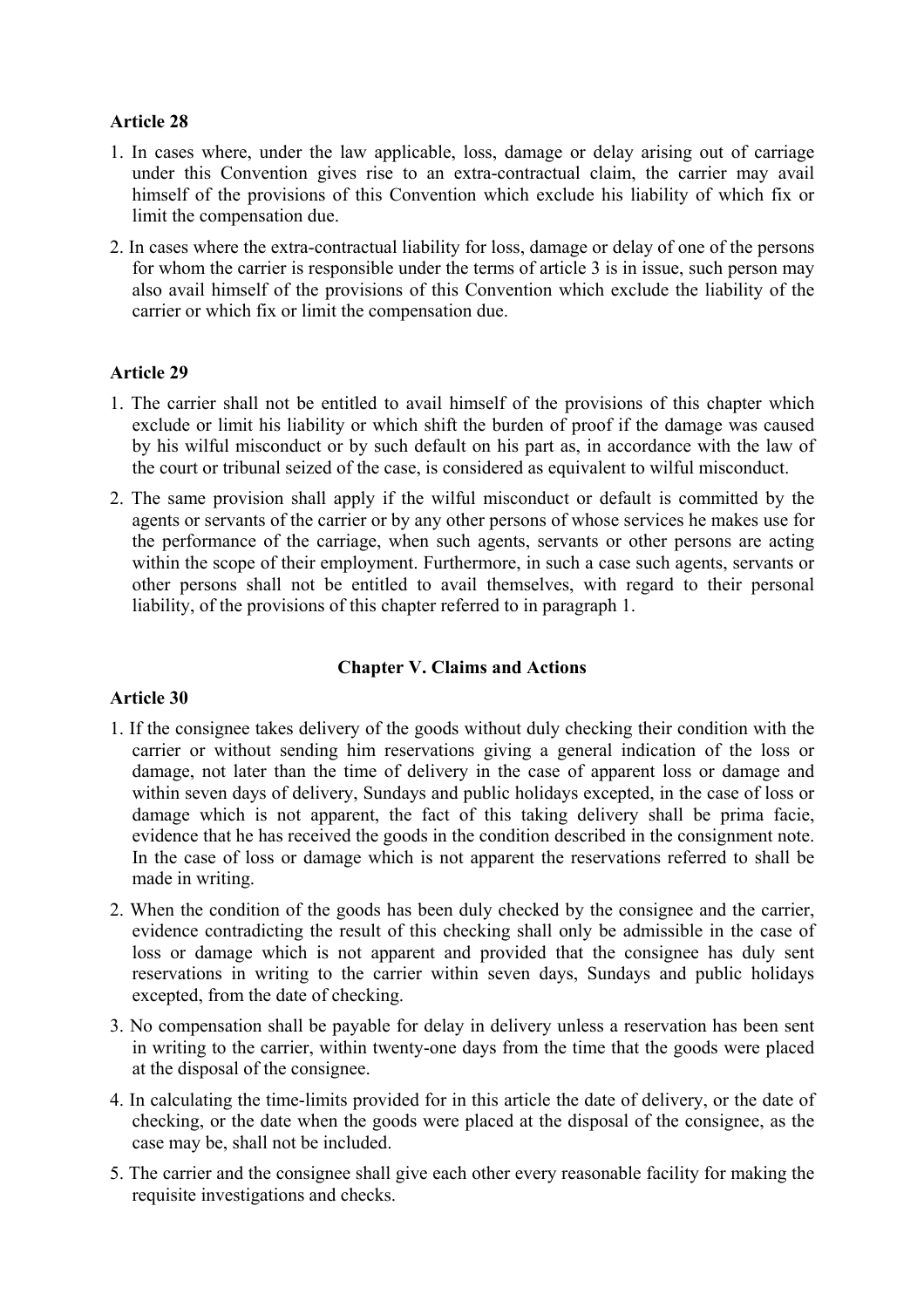- 1. In legal proceedings arising out of carriage under this Convention, the plaintiff may bring an action in any court or tribunal of a contracting country designated by agreement between the parties and, in addition, in the courts or tribunals of a country within whose territory:
	- (a) The defendant is ordinarily resident, or has his principal place of business, or the branch or agency through which the contract of carriage was made, or
	- (b) The place where the goods were taken over by the carrier or the place designated for delivery is situated.
- 2. Where in respect of a claim referred to in paragraph 1 of this article an action is pending before a court or tribunal competent under that paragraph, or where in respect of such a claim a judgement has been entered by such a court or tribunal no new action shall be started between the same parties on the same grounds unless the judgement of the court or tribunal before which the first action was brought is not enforceable in the country in which the fresh proceedings are brought.
- 3. When a judgement entered by a court or tribunal of a contracting country in any such action as is referred to in paragraph 1 of this article has become enforceable in that country, it shall also become enforceable in each of the other contracting States, as soon as the formalities required in the country concerned have been complied with. These formalities shall not permit the merits of the case to be re-opened.
- 4. The provisions of paragraph 3 of this article shall apply to judgements after trial, judgements by default and settlements confirmed by an order of the court, but shall not apply to interim judgements or to awards of damages, in addition to costs against a plaintiff who wholly or partly fails in his action.
- 5. Security for costs shall not be required in proceedings arising out of carriage under this Convention from nationals of contracting countries resident or having their place of business in one of those countries.

# **Article 32**

- 1. The period of limitation for an action arising out of carriage under this Convention shall be one year. Nevertheless, in the case of wilful misconduct, or such default as in accordance with the law of the court or tribunal seized of the case, is considered as equivalent to wilful misconduct, the period of limitation shall be three years. The period of limitation shall begin to run:
	- (a) In the case of partial loss, damage or delay in delivery, from the date of delivery;
	- (b) In the case of total loss, from the thirtieth day after the expiry of the agreed time-limit or where there is no agreed time-limit from the sixtieth day from the date on which the goods were taken over by the carrier;
	- (c) In all other cases, on the expiry of a period of three months after the making of the contract of carriage.

The day on which the period of limitation begins to run shall not be included in the period.

2. A written claim shall suspend the period of limitation until such date as the carrier rejects the claim by notification in writing and returns the documents attached thereto. If a part of the claim is admitted the period of limitation shall start to run again only in respect of that part of the claim still in dispute. The burden of proof of the receipt of the claim, or of the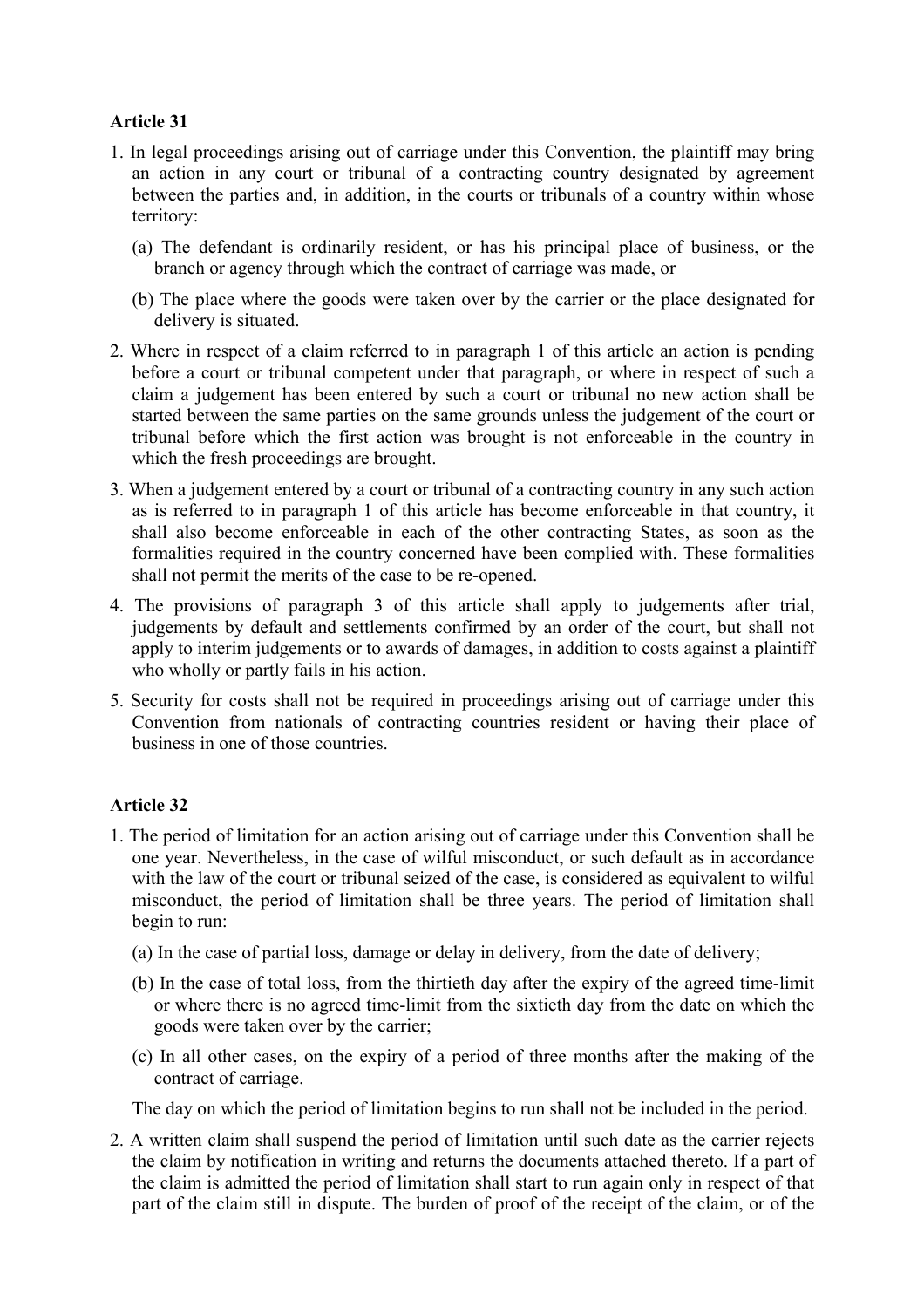reply and of the return of the documents, shall rest with the party relying upon these facts. The running of the period of limitation shall not be suspended by further claims having the same object.

- 3. Subject to the provisions of paragraph 2 above, the extension of the period of limitation shall be governed by the law of the court or tribunal seized of the case. That law shall also govern the fresh accrual of rights of action.
- 4. A right of action which has become barred by lapse of time may not be exercised by way of counterclaim or set-off.

# **Article 33**

The contract of carriage may contain a clause conferring competence on an arbitration tribunal if the clause conferring competence on the tribunal provides that the tribunal shall apply this Convention.

### **Chapter VI. Provisions Relating to Carriage Performed by Successive Carriers**

### **Article 34**

If carriage governed by a single contract is performed by successive road carriers, each of them shall be responsible for the performance of the whole operation, the second carrier and each succeeding carrier becoming a party to the contract of carriage, under the terms of the consignment note, by reason of his acceptance of the goods and the consignment note.

# **Article 35**

- 1. A carrier accepting the goods from a previous carrier shall give the latter a dated and signed receipt. He shall enter his name and address on the second copy of the consignment note. Where applicable, he shall enter on the second copy of the consignment note and on the receipt reservations of the kind provided for in article 8, paragraph 2.
- 2. The provisions of article 9 shall apply to the relations between successive carriers.

# **Article 36**

Except in the case of a counterclaim or a setoff raised in an action concerning a claim based on the same contract of carriage, legal proceedings in respect of liability for loss, damage or delay may only be brought against the first carrier, the last carrier or the carrier who was performing that portion of the carriage during which the event causing the loss, damage or delay occurred, an action may be brought at the same time against several of these carriers.

# **Article 37**

A carrier who has paid compensation in compliance with the provisions of this Convention, shall be entitled to recover such compensation, together with interest thereon and all costs and expenses incurred by reason of the claim, from the other carriers who have taken part in the carriage, subject to the following provisions:

(a) The carrier responsible for the loss or damage shall be solely liable for the compensation whether paid by himself or by another carrier;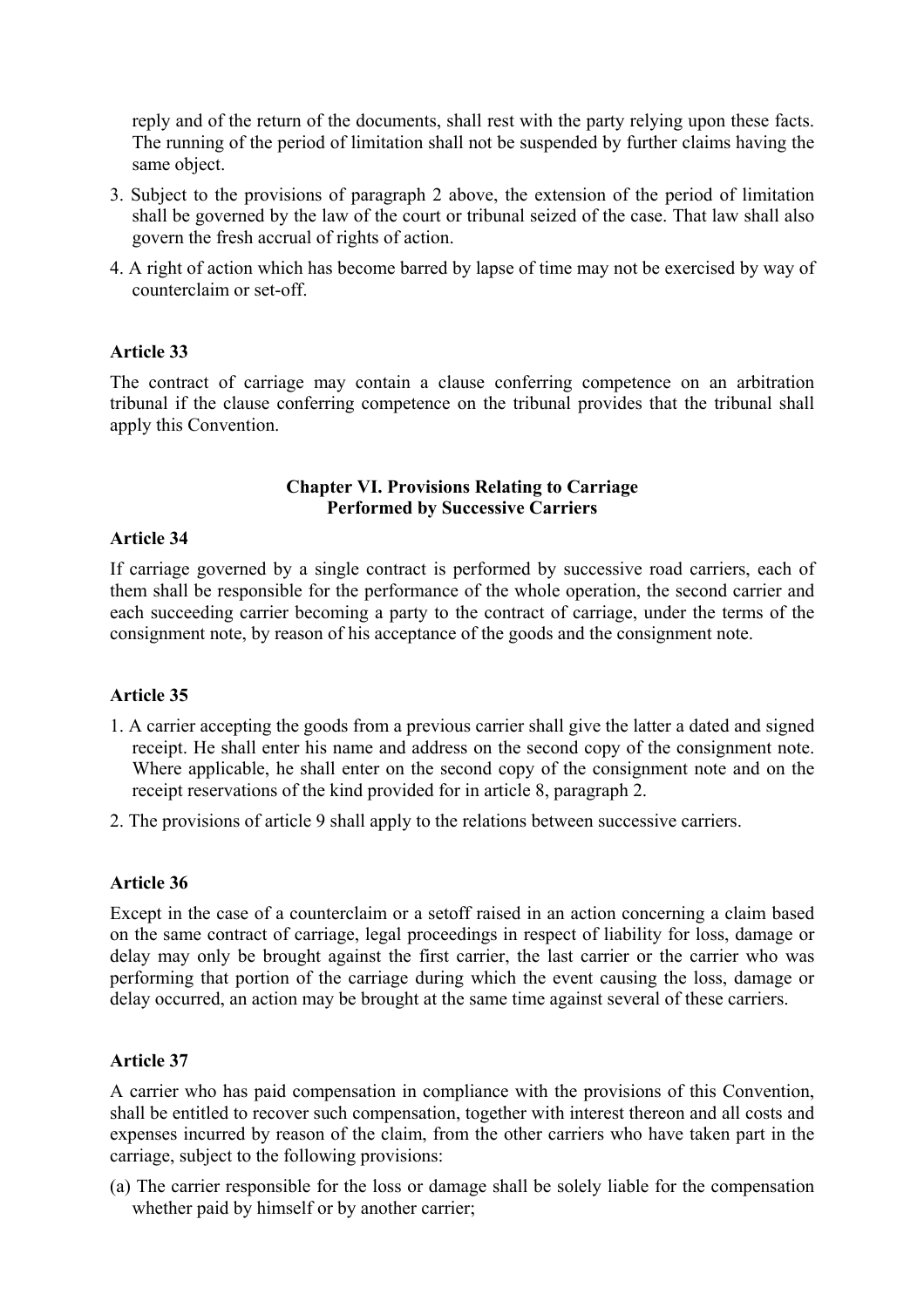- (b) When the loss or damage has been caused by the action of two or more carriers, each of them shall pay an amount proportionate to his share of liability; should it be impossible to apportion the liability, each carrier shall be liable in proportion to the share of the payment for the carriage which is due to him;
- (c) If it cannot be ascertained to which carriers liability is attributable for the loss or damage, the amount of the compensation shall be apportioned between all the carriers as laid down in (b) above.

If one of the carriers is insolvent, the share of the compensation due from him and unpaid by him shall be divided among the other carriers in proportion to the share of the payment for the carriage due to them.

### **Article 39**

- 1. No carrier against whom a claim is made under articles 37 and 38 shall be entitled to dispute the validity of the payment made by the carrier making the claim if the amount of the compensation was determined by judicial authority after the first mentioned carrier had been given due notice of the proceedings and afforded an opportunity of entering an appearance.
- 2. A carrier wishing to take proceedings to enforce his right of recovery may make his claim before the competent court or tribunal of the country in which one of the carriers concerned is ordinarily resident, or has his principal place of business or the branch or agency through which the contract of carriage was made. All the carriers concerned may be made defendants in the same action.
- 3. The provisions of article 31, paragraphs 3 and 4, shall apply to judgements entered in the proceedings referred to in articles 37 and 38.
- 4. The provisions of article 32 shall apply to claims between carriers. The period of limitation shall, however, begin to run either on the date of the final judicial decision fixing the amount of compensation payable under the provisions of this Convention, or, if there is no such judicial decision, from the actual date of payment.

# **Article 40**

Carriers shall be free to agree among themselves on provisions other than those laid down in articles 37 and 38.

# **Chapter VII. Nullity of Stipulation to the Convention**

- 1. Subject to the provisions of article 40, any stipulation which would directly or indirectly derogate from the provisions of this Convention shall be null and void. The nullity of such a stipulation shall not involve the nullity of the other provisions of the contract.
- 2. In particular, a benefit of insurance in favour of the carrier or any other similar clause, or any clause shifting the burden of proof shall be null and void.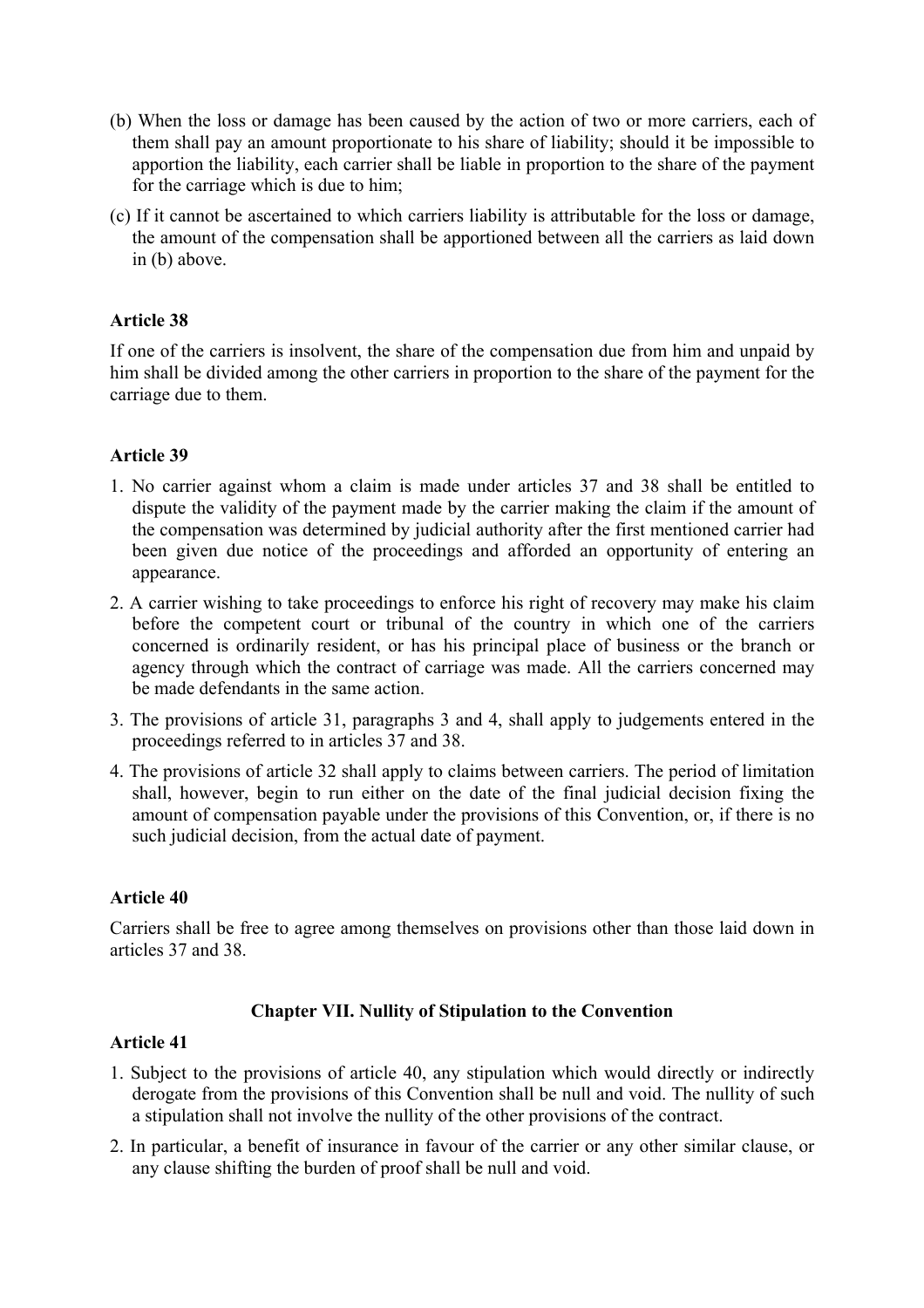### **Chapter VIII. Final Provisions**

# **Article 42**

- 1. This Convention is open for signature or accession by countries members of the Economic Commission for Europe and countries admitted to the Commission in a consultative capacity under paragraph 8 of the Commission's terms of reference.
- 2. Such countries as may participate in certain activities of the Economic Commission for Europe in accordance with paragraph 11 of the Commission's terms of reference may become Contracting Parties to this Convention by acceding thereto after its entry into force.
- 3. The Convention shall be open for signature until 31 August 1956 inclusive. Thereafter, it shall be open for accession.
- 4. This Convention shall be ratified.
- 5. Ratification or accession shall be effected by the deposit of an instrument with the Secretary-General of the United Nations.

# **Article 43**

- 1. This Convention shall come into force on the ninetieth day after five of the countries referred to in article 42, paragraph 1, have deposited their instruments of ratification or accession.
- 2. For any country ratifying or acceding to it after five countries have deposited their instruments of ratification of accession, this Convention shall enter into force on the ninetieth day after the said country has deposited its instrument of ratification or accession.

### **Article 44**

- 1. Any Contracting Party may denounce this Convention by so notifying the Secretary-General of the United Nations.
- 2. Denunciation shall take effect twelve months after the date of receipt by the Secretary-General of the notification of denunciation.

# **Article 45**

If, after the entry into force of this Convention, the number of Contracting Parties is reduced, as a result of denunciations, to less than five, the Convention shall cease to be in force from the date in which the last of such denunciations takes effect.

# **Article 46**

1. Any country may, at the time of depositing its instrument of ratification or accession or at any time thereafter, declare by notification addressed to the Secretary-General of the United Nations that this Convention shall extend to all or any of the territories for the international relations of which it is responsible. The Convention shall extend to the territory or territories named in the notification as from the ninetieth day after its receipt by the Secretary-General or, if on that day the Convention has not yet entered into force, at the time of its entry into force.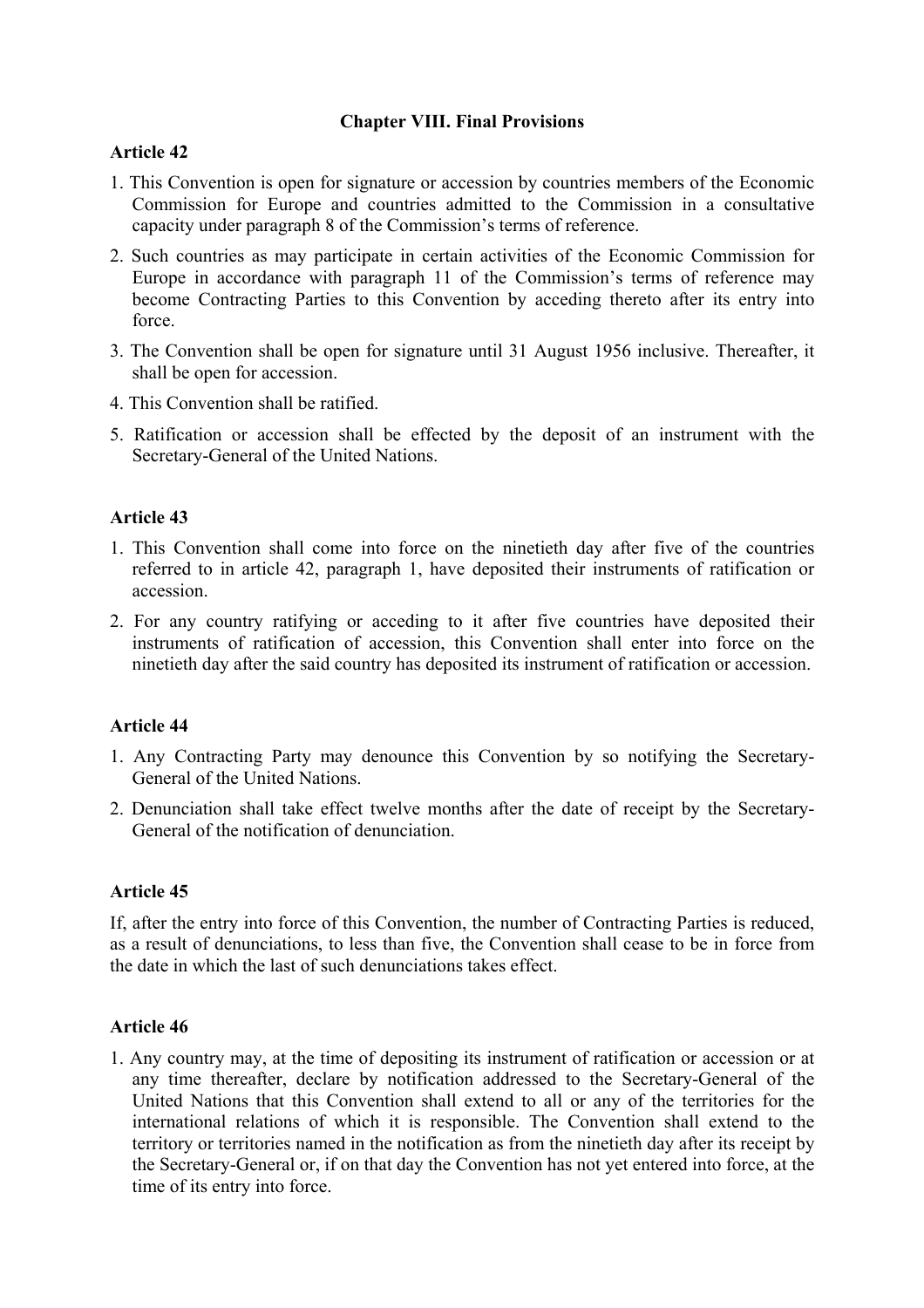2. Any country which has made a declaration under the preceding paragraph extending this Convention to any territory for whose international relations it is responsible may denounce the Convention separately in respect of that territory in accordance with the provisions of article 44.

# **Article 47**

Any dispute between two or more Contracting Parties relating to the interpretation or application of this Convention, which the parties are unable to settle by negotiation or other means may, at the request of any one of the Contracting Parties concerned, be referred for settlement to the International Court of Justice

# **Article 48**

- 1. Each Contracting Party may, at the time of signing, ratifying, or acceding to, this Convention, declare that it does not consider itself as bound by article 47 of the Convention. Other Contracting Parties shall not be bound by article 47 in respect of any Contracting Party which has entered such a reservation.
- 2. Any Contracting Party having entered a reservation as provided for in paragraph 1 may at any time withdraw such reservation by notifying the Secretary-General of the United **Nations**
- 3. No other reservation to this Convention shall be permitted.

# **Article 49**

- 1. After this Convention has been in force for three years, any Contracting Party may, by notification to the Secretary-General of the United Nations, request that a conference be convened for the purpose of reviewing the Convention. The Secretary-General shall notify all Contracting Parties of the request and a review conference shall be convened by the Secretary-General if, within a period of four months following the date of notification by the Secretary General, not less than one-fourth of the Contracting Parties notify him of their concurrence with the request.
- 2. If a conference is convened in accordance with the preceding paragraph, the Secretary-General shall notify all the Contracting Parties and invite them to submit within a period of three months such proposals as they may wish the Conference to consider. The Secretary-General shall circulate to all Contracting Parties the provisional agenda for the conference together with the texts of such proposals at least three months before the date on which the conference is to meet.
- 3. The Secretary-General shall invite to any conference convened in accordance with this article all countries referred to in article 42, paragraph 1, and countries which have become Contracting Parties under article 42, paragraph 2.

# **Article 50**

In addition to the notifications provided for in article 49, the Secretary-General of the United Nations shall notify the countries referred to in article 42, paragraph 1, and the countries which have become Contracting Parties under article 42, paragraph 2, of:

(a) Ratification and accessions under article 42;